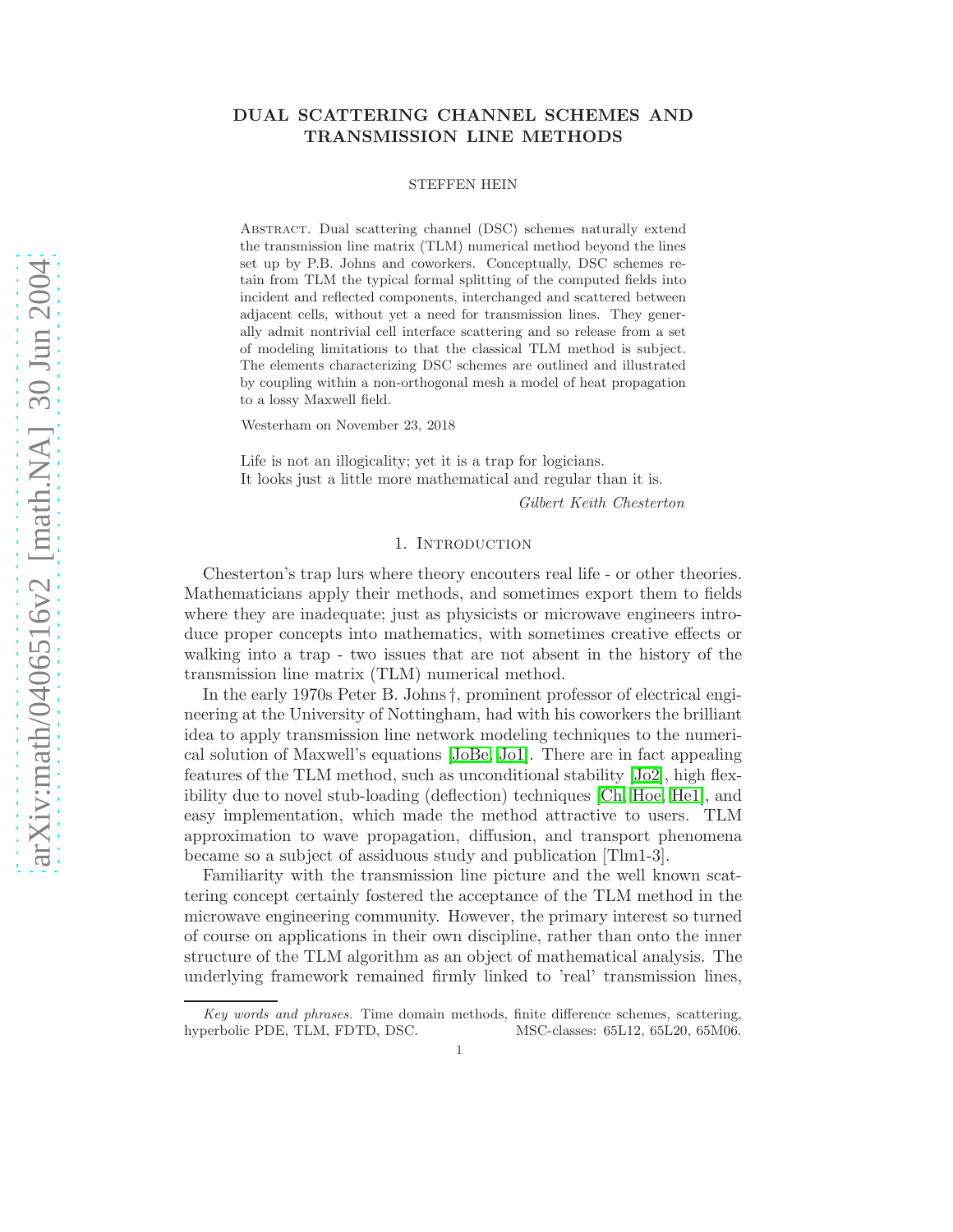indeed too firmly to allow for substantial evolution of the TLM method beyond the original field of application. The algorithm could not unfold its entire potentiality.

The history of the TLM method is best displayed in the proceedings of three conferences that exclusively focussed on the subject [Tlm1-3]. Also, the monographs of Christopoulos [\[Ch\]](#page-12-3) and de Cogan [\[dC\]](#page-12-6) reproduce the original ideas and introduce into classical applications. Rebel [\[Re\]](#page-12-7) gives a fairly complete survey over the state of the art by the year 2000 - which is more or less still the actual state.

Dual scattering channel (DSC) schemes result from an incisive revision of the TLM paradigm. They are generalized transmission line methods in arising from a twofold abstraction: Firstly, the scattering channel concept underlying TLM is redefined in terms of paired distributions. (Characteristic impedances are thus neither needed, nor in general defined, e.g.) In the second place, nontrivial cell interface scattering is admitted during the connection step of iteration thus taking advantage of the intrinsic duality in the connection-reflection cycle of the algorithm.

The new framework bypasses a set of modeling limitations imposed by transmission lines while it preserves the major advantages of the TLM method. In particular, the convolution type updating scheme and Johns' two step connection-reflection cycle are essentially retained. DSC schemes remain unconditionally stable under quite general circumstances, and they allow for process parallelization and deflection - the latter of which generalizes the stub loading feature of the classical TLM method [\[He1,](#page-12-5) [He2\]](#page-12-8).

DSC schemes are conceptually simple and natural. They are a coherent response to space time discretization in that meshing virtually *imposes* an artificial cell-boundary duality. A detailed technical introduction into DSC schemes has recently been given in [\[He3\]](#page-13-0). The present paper offers a condensed desription of the framework with emphasis on the typical contraction properties that ensure stability.

<span id="page-1-0"></span>Spinner's implementation of a DSC heat propagation scheme in non-orthogonal mesh, wherein heat sources are coupled to a lossy Maxwell field, illustrates the approach.

## 2. Causality

Let  $\mathcal L$  be a real or complex linear space and I a totally ordered set (e.g.  $I \in \{N, \mathbb{Z}, \mathbb{R}\}$ ; intervals are then naturally defined in I by means of the order relation. Of course, we shall think with  $I$  of a discrete or continuous time domain.) Also, let  $\mathcal{E} \subset \mathcal{L}^I$  be a set of functions such that  $f \in \mathcal{E}$  implies  $\chi_{s\leq t}(s) f(s) \in \mathcal{E}$ , for every  $t \in I$ , where  $\chi_P(s)$  denotes the characteristic function of property  $P$  (which is 1 if s shares that property and 0 else). Sometimes we write simply  $[f]_{\leq t}$  in the place of  $\chi_{s\leq t}(s) f(s)$ .

**Definition 1.** A function  $F : \mathcal{E} \to \mathcal{E}$  is called *causal*, iff for every  $f \in \mathcal{E}$ and  $t \in I$ 

$$
F f(t) = F [ \chi_{s \leq t} f(s)](t) .
$$

Such functions are also called (causal) *propagators*.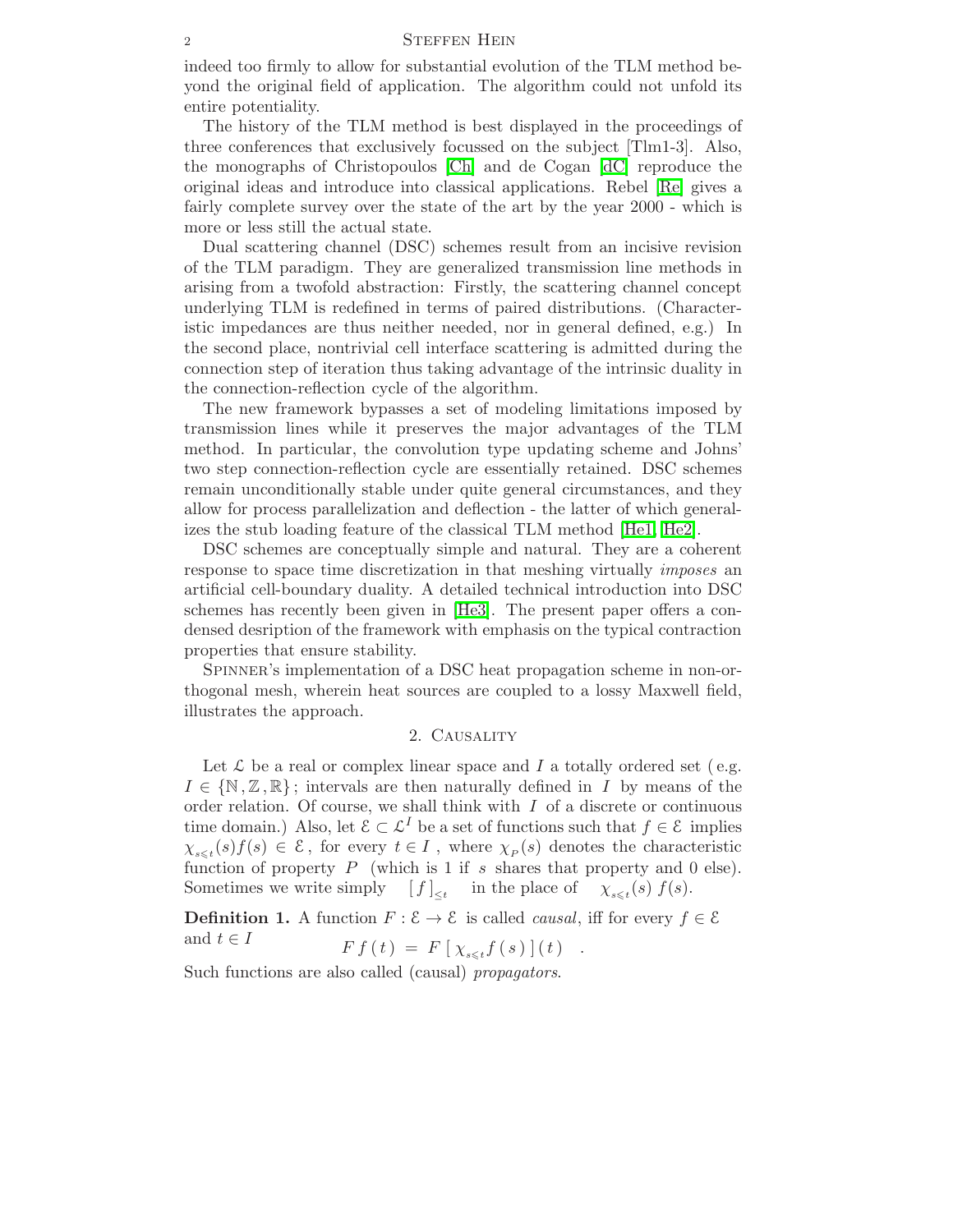Remark. In some respect, causal functions generalize lower triangular matrices or integral operators such as

$$
F f(t) = \int_{-\infty}^{t} K(t-s) f(s) ds,
$$

for instance with a Green's function kernel K.

Note that in general  $F : f \mapsto Ff$  needs not to be linear.

Typically  $f$  represents a state evolving in time (i.e. a *process*). Then causality of F spells that  $F f(t)$  depends on the history of f only up to present time  $t$ .

The proof of the following is easy and left to the reader.

### Proposition 1.

For every  $t \in I$ ;  $f, g \in \mathcal{E}$  and causal functions  $F, G : \mathcal{E} \to \mathcal{E}$ 

- (i)  $Ff(s) = F[\chi_{r \leq t}(r) f(r)](s)$ , for every  $s \leq t$ .
- (ii) If  $f(s) = g(s)$  for every  $s \leq t$ , then  $F f (s) = F g (s)$  for every  $s \leq t$ .
- (iii) The product of causal functions

$$
FG: \mathcal{E} \longrightarrow \mathcal{E}
$$
  

$$
f \longmapsto FGf := F[G[f]]
$$

is again causal. In fact, if  $\mathcal E$  is a linear space, then the causal functions over E form an algebra.

### 3. DSC Processes

<span id="page-2-1"></span>Just as the TLM algorithm, DSC schemes operate on a linear space P of so-called *propagating fields*, which is a product of (real or complex) normed spaces

$$
\mathcal{P} = \mathcal{P}_{in} \times \mathcal{P}_{out} ,
$$

cf. [\[He3\]](#page-13-0). The two factors are (loosely) named the incident and outgoing subspace of P. They are isomorphic in that there exists a canonical involutary isomorphism of normed spaces

$$
nb: \mathcal{P} \rightarrow \mathcal{P}
$$
  

$$
z = (z_{in}, z_{out}) \mapsto (z_{out}, z_{in}) =: nb(z),
$$

which is commonly called the *node-boundary* map. Hence, there exists a space  $(\mathcal{L}, \|\ldots\|)$  such that

$$
\mathcal{P}_{in} \cong \mathcal{P}_{out} \cong (\mathcal{L}, \|\ldots\|)
$$

in the sense of isomorpy of normed linear spaces. In the same meaning

$$
\mathcal{P} \cong (\mathcal{L}^2, \|\ldots\|^{\sim}) ,
$$
  
e.g. with norm  $||(a, b)||^{\sim} := \sqrt{||a||^2 + ||b||^2} ; a, b \in \mathcal{L}$ 

(or any equivalent norm).

<span id="page-2-0"></span>DSC and TLM algorithms then follow a two-step iteration cycle in working with alternate application of a connection and reflection map

(1) 
$$
\mathcal{C}: I \times \mathcal{P}_{out}^{I} \to \mathcal{P}_{in} \qquad \mathcal{R}: J \times \mathcal{P}_{in}^{J} \to \mathcal{P}_{out}
$$

$$
(t, z_{out}(t - \kappa \tau)_{\kappa=0}^{\infty}) \mapsto z_{in}(t), \qquad (t, z_{in}(t - \kappa \tau)_{\kappa=0}^{\infty}) \mapsto z_{out}(t)
$$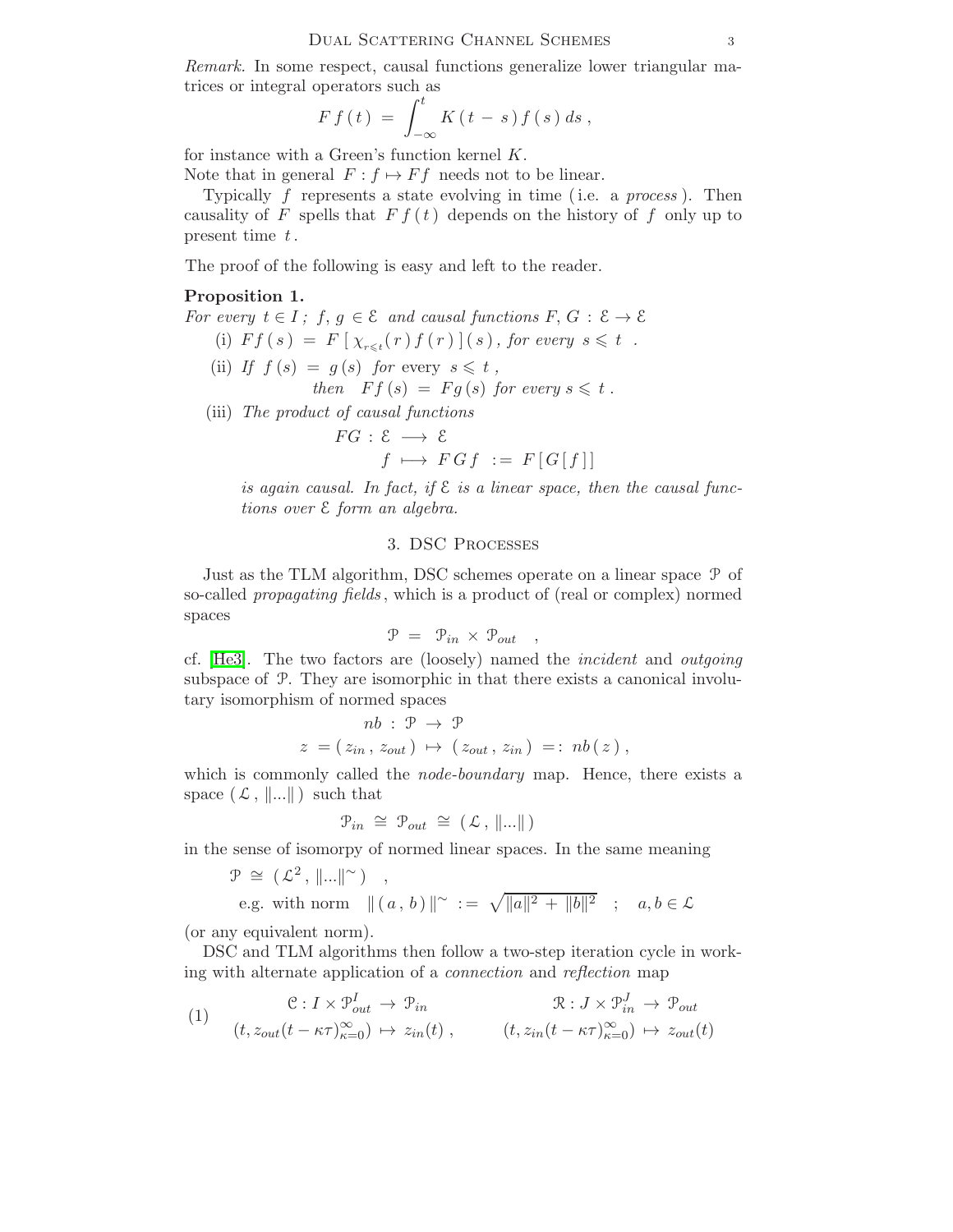which respectively update the propagating fields at even and odd integer multiples of half the time step, i.e. on  $I := \{ k \tau \mid k \in \mathbb{Z} \}$  and  $J :=$  $\{(2k+1)\tau/2 \mid k \in \mathbb{Z}\}\.$  To these maps the following functions  $F_C$ ,  $F_R$  are associated in a one-to-one correspondence

$$
F_C: \mathcal{L}^I \to \mathcal{L}^I
$$
  

$$
f \mapsto F_C f \quad \text{with} \quad F_C f(t) := nb \circ \mathcal{C}(t, f)
$$

and

$$
F_R: \mathcal{L}^J \to \mathcal{L}^J
$$
  

$$
g \mapsto F_R g \quad \text{with} \quad F_R g(t) := nb \circ \mathcal{R}(t, g) .
$$

### Proposition 2.

- (i)  $F_C$  and  $F_R$  are causal on  $\mathcal{L}^I$  and  $\mathcal{L}^J$ , respectively. (ii) For every  $r, s \in J$  and  $T_q : f(t) \mapsto f(t + q)$  the shift operator on  $\mathcal{L}^{I\; \cup \; J}$  ,
	- if  $r + s \leq 0$ , then  $\begin{cases} T_r \circ F_c \circ T_s \end{cases}$  $T_r \circ F_C \circ T_s$  is causal on  $\begin{cases} \mathcal{L}^J \\ \mathcal{L}^I \end{cases}$  $\widetilde{\mathcal{L}}^I$  .

The first statement is validated by observing that the reflection and connection maps  $\mathcal R$  and  $\mathcal C$  are functions of back in time running sequences of propagating fields, cf. [\(1\)](#page-2-0), and are themselves causal in this sense [\[He3\]](#page-13-0). The second statement is then a directly verified.  $\Box$ 

<span id="page-3-1"></span>For later use we fix straightaway:

**Definition 2.** For any incident function  $e \in \mathcal{L}^I \times \{0\}$  supported on a finite interval  $[0, N\tau) \subset I$ , the DSC process excited with e and generated by R and C is the unique function  $z = (z_{in}, z_{out}) \in (\mathcal{L}^2)^{I \cup J}$  such that  $z(t) = 0$  for  $t \leq 0$  and recursively for  $0 < t \in I \cup J$ 

$$
(2) \t z(t + \frac{\tau}{2}) = \begin{cases} (z_{in}(t), T_{-\frac{\tau}{2}} F_{R} T_{-\frac{\tau}{2}} [e + z_{in}] (t)) & \text{if } t \in I \\ (T_{-\frac{\tau}{2}} F_{C} T_{-\frac{\tau}{2}} [z_{out}] (t), z_{out}(t)) & \text{if } t \in J. \end{cases}
$$

Thus, in particular,  $z_{in}$  and  $z_{out}$  'switch' respectively at even and odd integer multiples of half the time step  $\tau$ .

### <span id="page-3-0"></span>4. Passivity

Algorithm stability prevents the computational process from piling up to infinity (of course, it does not yet imply convergence, or consistence of the algorithm). TLM models are *unconditionally* stable in that they are equivalent to passive linear transmission line networks [\[Jo2\]](#page-12-2). DSC schemes, in not using lines, need a more general characterization which here is given in terms of  $\alpha$ -passive causal functions.

Under the same assumtions for  $\mathcal L$  and  $I$  as in section [2,](#page-1-0) let  $\|\ldots\|$  be a norm on  $\mathcal L$  and  $\alpha \in \mathbb{R}^{\mathcal L}$  a continuous non-negative real functional.

### Definition 3.

- (i) We call a process  $g: I \to \mathcal{L}$  stable, iff it is uniformly bounded on I (i.e. there exists  $b \in \mathbb{R}_+$  such that  $||g(t)|| < b$  for every  $t \in I$ ).
- (ii) The functional  $\alpha : \mathcal{L} \to \mathbb{R}$  is named a *(de)limiting functional*, iff there exist any non-negative real constants  $a, b, c$  such that

(3) 
$$
\|z\| \leqslant a + b(\alpha(z))^c ,
$$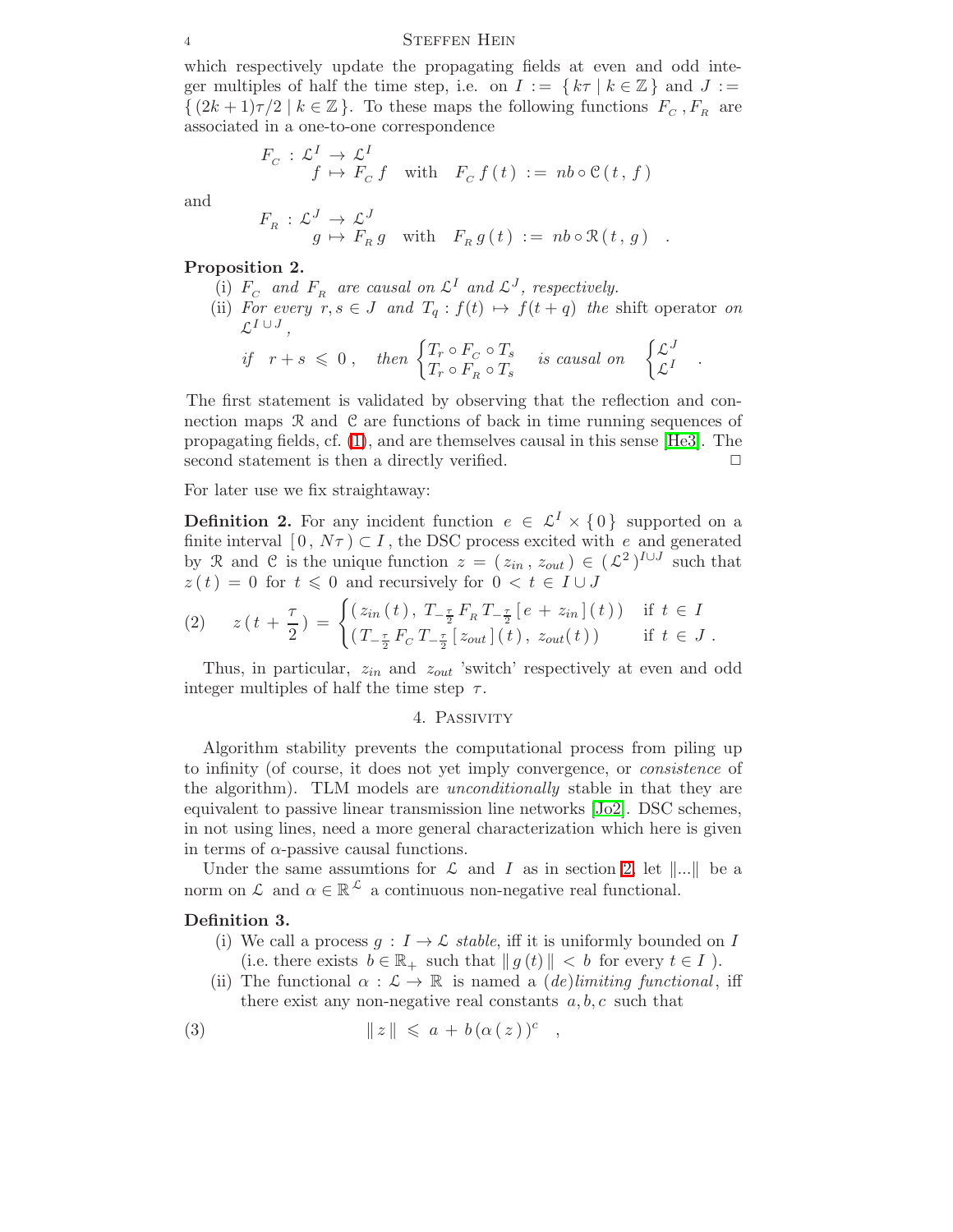#### DUAL SCATTERING CHANNEL SCHEMES 5

for every  $z \in \mathcal{L}$ . Then obviously  $b, c > 0$ , and we say also that  $\alpha$ is minimal increasing (in any order) not lesser than  $1/c$ .

Let  $\mu$  be a measure on I such that intervals are  $\mu$ -measurable sets. Functions on I are henceforth read modulo  $\mu$  (viz. as equivalence classes of functions that differ at most on sets of  $\mu$ -measure zero). Also, let  $\alpha \in \mathbb{R}^{\mathcal{L}}$ be a delimiting functional on  $\mathcal L$  (increasing not lesser than any positive order  $1/c$ , and assume that  $\alpha \circ f$  is  $\mu$ –summable over finite intervals in I for every  $f \in \mathcal{E}$ . The latter is, for instance, the case if  $\alpha(z) = ||z||^p$  for any real  $p \geq 1$  and  $\mathcal{E} \subset L^p(I, \mathcal{L})$  which is the metric completion of

$$
\{f \in \mathcal{L}^I \mid (\int_I ||f||^p d\mu)^{\frac{1}{p}} \leq \infty\} ,
$$

<span id="page-4-4"></span>i.e.  $\mathcal E$  is a subset of the Banach space with norm  $|| f ||_p := (\int_I ||f||^p d\mu)^{\frac{1}{p}}$ .

**Definition 4.** A causal function  $F : \mathcal{E} \to \mathcal{E}$  is called  $\alpha$ -passive, iff

(4) 
$$
\int_{s
$$

for every  $f \in \mathcal{E}$  and  $t \in I$ .

Remark. If  $\alpha = ||...||^p$  for any real  $p \geq 1$  and  $|| f ||^p$  is  $\mu$ -summable over *I*, i.e.  $f \in L^p(I, \mathcal{L})$ , then [\(4\)](#page-4-0) clearly implies  $Ff \in L^p(I, \mathcal{L})$  and

$$
\|Ff\|_p \leqslant \|f\|_p
$$

<span id="page-4-0"></span>.

Hence, every  $\|\ldots\|^p$ -passive causal function F defines a *contraction* operator on  $\mathcal{E} \cap L^p(I, \mathcal{L})$ .

Assume furthermore that  $\tau \in \mathbb{R}_+$  and let on  $I := \mathbb{R}$  the measure  $\mu$  be concentrated in  $\{k\tau \mid k \in \mathbb{Z}\}\$  with uniform weight  $\mu(\{k\tau\}) = \tau, k \in \mathbb{Z}$ . Alternatively, let  $I := \{ k \tau \mid k \in \mathbb{Z} \}$  with 'the same' measure  $\mu$ . (Virtually we deal of course with that discrete situation, even in working on the real axis with functions that are constant over intervals  $\left[ k\tau,(k+1)\tau\right]$ ;  $k \in \mathbb{Z}$ . We retain the integral formalism for simplicity, but the reader may optionally re-write the following integrals as sums.) For every  $f \in \mathcal{E}$  let  $f(t - \tau) \in \mathcal{E}$ , i.e.  $\mathcal{E}$  is closed under time shifts by negative integer multiples of  $\tau$ .

<span id="page-4-3"></span>For arbitrary  $N \in \mathbb{N}_+$  and exciting function  $e \in \mathcal{E} \subset \mathcal{L}^I$  with support on  $[0, N\tau) \subset I$ , the following holds

<span id="page-4-1"></span>**Theorem 1.** [Stability of the iterated passive causal process] For every  $\alpha$ -passive causal function  $F : \mathcal{E} \to \mathcal{E}$  and  $e \in \mathcal{E}$  as stated, if  $g \in \mathcal{L}^I$  is a process such that  $g(t) \equiv 0$  for  $t \leq 0$  and

$$
(5) \t\t g(t+\tau) = F[e+g](t)
$$

<span id="page-4-2"></span>for  $t = n\tau$ ;  $n \in \mathbb{N}$ , then q is uniquely defined (modulo  $\mu$ ), and for every  $t \geqslant N\tau$  holds

(6) 
$$
||g(t)|| \le a + (\frac{b}{\tau} \int_{[0, N\tau)} \alpha(e+g) - \alpha(g) d\mu)^c
$$

with all constants  $a, b, c$  that satisfy [\(3\)](#page-3-0). Hence g is stable.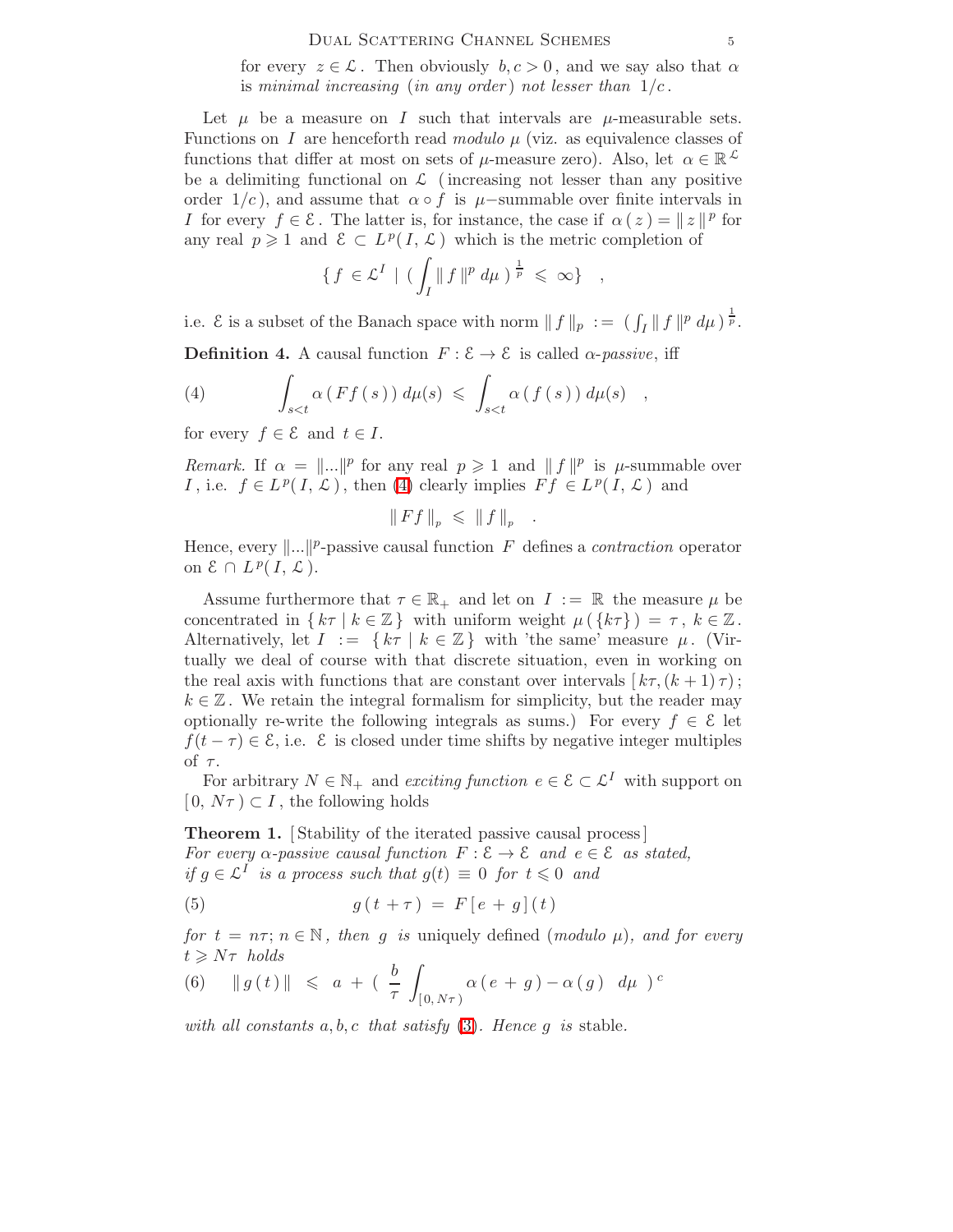Remark. A process  $g \in \mathcal{L}^I$  that is recursively generated according to [\(5\)](#page-4-1) by iteration of an  $\alpha$ -passive causal function F is called an  $\alpha$ -passive process.

The theorem ensures thus that for any excitation of finite duration (and with no further restrictions) the  $\alpha$ -passive process is necessarily stable and in this sense unconditionally stable.

<span id="page-5-0"></span>Note that *existence* of such a process  $q$  is not a priori guaranteed, since this obviously depends on the condition that with  $s_0 := e \in \mathcal{E}$ also the following functions belong to  $\mathcal E$ 

(7) 
$$
s_n := [e + F[s_{n-1}]]_{\leq n\tau} \in \mathcal{E}; \text{ for } 0 < n < N
$$
,

which has to be checked if need be.

Clearly, condition [\(7\)](#page-5-0) is always true (hence g exists) if  $\mathcal E$  is a linear space. We do not universally premise this, in order to apply the theorem also to nonlinear situations, where conditions [\(7\)](#page-5-0) may only be satisfied for sufficiently small excitations  $e$ .

### Corollary.

(i) In the special case  $\alpha = ||...||$  estimates [\(3\)](#page-3-0) holds with  $a = 0, b = 1$ ,  $c = 1$ . Then the triangle inequality applies to the integrand of [\(6\)](#page-4-2) and validates the bound

$$
|| g(t) || \le \frac{1}{\tau} \int_{[0, N\tau)} ||e|| d\mu
$$
.

(ii) If  $N = 1$ , i.e.  $e(t)$  is a DIRAC excitation concentrated on  $[0, \tau)$ (where  $q = 0$ ), then [\(6\)](#page-4-2) reads simply

$$
|| g(t) || \leq a + \left( \frac{b}{\tau} \int_{[0,\tau)} \alpha(e) d\mu \right)^c ,
$$

provided that  $\alpha(0) = 0$  ( which is the normal case).

*Proof.* Clearly,  $g \in \mathcal{L}^I$  is uniquely defined by the given recurrence relations, since  $e + g$  (and hence g) at the right hand side of [\(5\)](#page-4-1) is evaluated only up to time  $t = n \tau$  in virtue of the causality of F.

Furthermore, if  $N \leq n$  and  $a \leq \|g(n\tau)\|$  with any a satisfying [\(3\)](#page-3-0), then with pertinent  $b, c$  that satisfy  $(3)$ 

$$
0 \leqslant \left(\frac{1}{b} \left(\|g(n\tau)\| - a\right)\right)^{1/c} \leqslant \alpha\left(g(n\tau)\right)
$$
  

$$
= \frac{1}{\tau} \left(\int_{s < (n+1)\tau} \alpha\left(g\right) d\mu(s) - \int_{s < n\tau} \alpha\left(g\right) d\mu(s)\right)
$$
  

$$
= \frac{1}{\tau} \left(\int_{s < n\tau} \alpha\left(F\left[e + g\right]\right) d\mu(s) - \int_{s < n\tau} \alpha\left(g\right) d\mu(s)\right)
$$
  

$$
\hat{\gamma} \text{ recursion formula (5)}
$$

1 r

$$
\leq \frac{1}{\tau} \left( \int_{s < n\tau} \alpha(e + g) \, d\mu(s) \, - \, \int_{s < n\tau} \alpha(g) \, d\mu(s) \right)
$$

since F is passive

$$
= \frac{1}{\tau} \int_{[0, N\tau)} \alpha (e + g) - \alpha (g) d\mu
$$
  

$$
\hat{\xi} \text{ since } e(t) \equiv 0 \text{ if } t \notin [0, N\tau) .
$$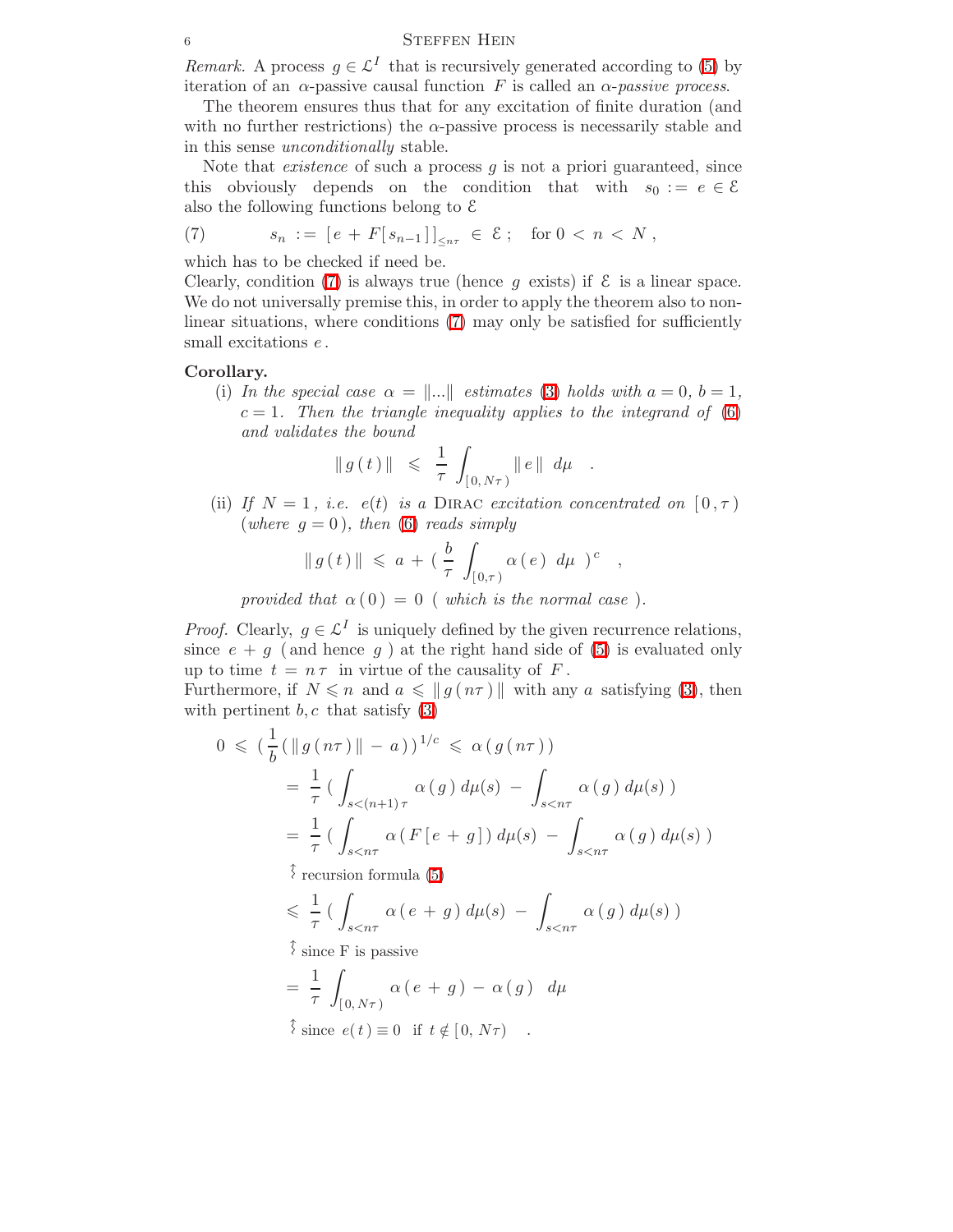Thus, estimates [\(6\)](#page-4-2) applies in the case  $a \leq \|g(n\tau)\|$  and trivially otherwise. It follows that  $||g||$  is uniformly bounded on  $I \setminus [0, N\tau)$ , hence also on I, which is to say that g is stable.

### 5. Stable DSC processes

<span id="page-6-1"></span>In the following, DSC schemes are represented as paired  $\alpha$ -passive processes such as dealt with in Theorem [1,](#page-4-3) and which hence are stable.

**Proposition 3.** For every  $r, s \in J$  and  $T_q : f(t) \mapsto f(t + q)$  denoting the shift operator on  $\mathcal{L}^{I \cup J}$ ,

if 
$$
r+s \le 0
$$
 and  $\begin{cases} F_R \\ F_C \end{cases}$  is  $\alpha$ -passive on  $\begin{cases} \mathcal{L}^I \\ \mathcal{L}^J \end{cases}$ ,  
then  $\begin{cases} T_r \circ F_R \circ T_s \\ T_r \circ F_C \circ T_s \end{cases}$  is  $\alpha$ -passive on  $\begin{cases} \mathcal{L}^J \\ \mathcal{L}^I \end{cases}$ .

The statement is a direct consequence of Definition [4](#page-4-4)  $\Box$ 

### Definition 5.

The 
$$
\begin{cases} \text{reflection map } \mathcal{R} \\ \text{connection map } \mathcal{C} \end{cases}
$$
 is called  $\alpha$ -passive, iff  $\begin{cases} F_R \\ F_C \end{cases}$  is  $\alpha$ -passive

in the sense of Definition [4.](#page-4-4)

Theorem 2. With every time limited excitation, the DSC process generated by  $\alpha$ -passive reflection and connection maps is uniformly bounded, hence stable.

*Proof.* It is sufficient to show that every finitely excited DSC process which is generated by  $\alpha$ -passive R and C can be written as a pair of processes, either of which satisfies Theorem [1.](#page-4-3)

With  $H := I \cup J = \{k\tau/2 \mid k \in \mathbb{Z}\}\$  and the measure on H inherited from  $I$  and  $J$  jointly, the space of all DSC processes is

$$
\mathcal{E} := \{ z = (z_{in}, z_{out}) \in (\mathcal{L}^2)^H \mid z_{in}((2k+1)\tau/2) = z_{in}(k\tau) \text{ and } z_{out}(k\tau) = z_{out}((2k-1)\tau/2), \text{ for every } k \in \mathbb{Z} \},
$$

i.e.  $\mathcal{E}$  consists of all pairs of functions  $z = (z_{in}, z_{out}) \in (\mathcal{L}^2)^H$ , such that  $z_{in}: H \to \mathcal{L}$  and  $z_{out}: H \to \mathcal{L}$ , respectively, 'switch' at even and odd integer multiples of half the time step. So, there is a natural bijection

$$
\mathcal{E} \rightarrow \mathcal{L}^I \times \mathcal{L}^J
$$
  

$$
z = (z_{in}, z_{out}) \rightarrow (z_{in} | I, z_{out} | J) ,
$$

in virtue of which the first and second components in  $\mathcal E$  can be naturally identified with  $\mathcal{L}^{I}$  and  $\mathcal{L}^{J}$ , respectively.

From section [3](#page-2-1) (Definition [2\)](#page-3-1) we recall that for any incident function  $e \in$  $\mathcal{L}^I \times \{0\} \subset \mathcal{E}$  supported on a finite interval  $[0, N\tau) \subset I$ , the DSC process excited with  $e$  and generated by  $\mathcal{R}$  and  $\mathcal{C}$  is the well-defined function  $z \in (\mathcal{L}^2)^H$  such that  $z(t) = 0$  for  $t \leq 0$  and recursively for  $0 < t \in H$ 

<span id="page-6-0"></span>(8) 
$$
z(t + \frac{\tau}{2}) = \begin{cases} (z_{in}(t), T_{-\frac{\tau}{2}} F_R T_{-\frac{\tau}{2}} [e + z_{in}] (t)) & \text{if } t \in I \\ (T_{-\frac{\tau}{2}} F_C T_{-\frac{\tau}{2}} [z_{out}] (t), z_{out}(t)) & \text{if } t \in J. \end{cases}
$$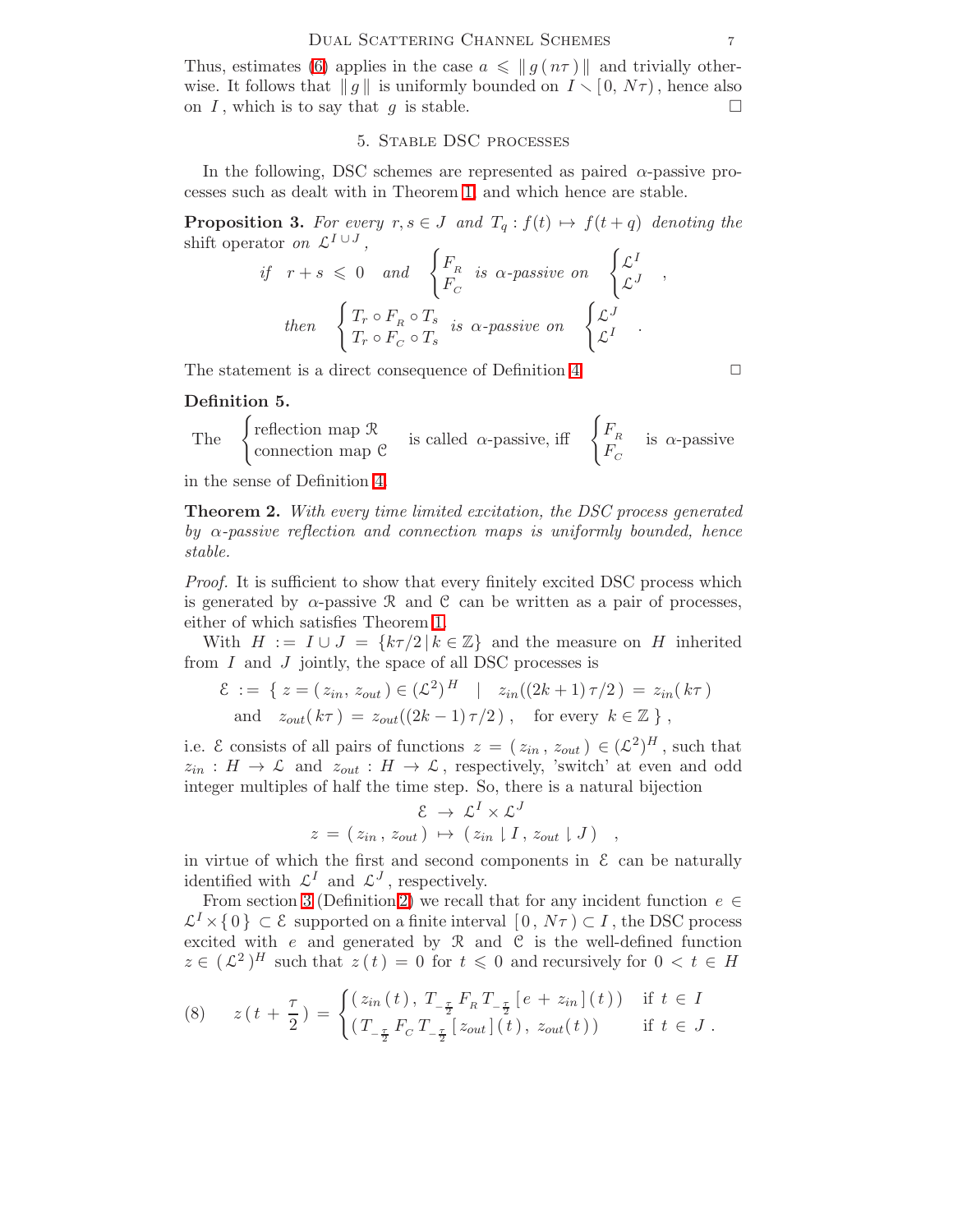<span id="page-7-0"></span>In fact, z is uniquely defined by these relations which provide separate recurrence relations for the two processes  $z_{in}$ ,  $z_{out}$ ; for instance for  $z_{in}$  and  $t \in I$ 

(9)  
\n
$$
z_{in}(t + \tau) = z_{in}(t^{\tilde{r}} + \frac{\tau}{2}) \text{ with } t^{\tilde{r}} := t + \frac{\tau}{2} \in J
$$
\n
$$
= T_{-\frac{\tau}{2}} F_C T_{\frac{-\tau}{2}} \underbrace{[z_{out}]}_{\leq t^{\tilde{r}}} (t^{\tilde{r}}) \text{ by (8)}
$$
\n
$$
= F_C T_{-\frac{t\tau}{2}} F_R T_{-\frac{\tau}{2}} [e + z_{in}] (t)
$$
\n
$$
= F_C T_{-\frac{t\tau}{2}} F_R T_{-\frac{\tau}{2}} [e + z_{in}] (t)
$$

By causality  $z_{in}$  enters the last expression only up to argument t, hence [\(9\)](#page-7-0) is a well defined recursion formula for  $z_{in}(t)$ ,  $t \in I$ . Moreover, since products of  $\alpha$ -passive operators are  $\alpha$ -passive,  $F_C T_{-\tau/2} F_R T_{-\tau/2}$  is  $\alpha$ -passive in virtue of Proposition [3.](#page-6-1) Hence Theorem [1](#page-4-3) applies to  $z_{in}$  which thus is stable, just as then also is  $z_{out} = F_R T_{-\tau/2} [z_{in} + e]$ .

### 6. Model equations

The typical structure of the DSC algorithm has been outlined in the last section. Here we deal shortly with the dynamical model equations - that the algorithm has ultimately to solve, and from which the connection and reflection maps  $C, \mathcal{R}$  are derived. Most fundamentally, only total fields  $z^p$ ,  $z^n$  - not, however, their incident and outgoing components separately, enter the DSC model equations. Accordingly we consider only equations between total fields, viz. sums of incident and reflected fields which are of the following so called port and node types

<span id="page-7-2"></span>**Definition 6.** For  $t \in H = I \cup J$  and  $z(t) = (z_{in}(t), z_{out}(t)) \in \mathcal{E} \subset (\mathcal{L}^2)^H$ ,

(10) 
$$
z_{in}(t) + z_{out}(t) =: \begin{cases} z^p(t) & \text{if } t \in I \\ z^n(t) & \text{if } t \in J \end{cases}
$$

<span id="page-7-1"></span>In general, viz. prescinding from certain restrictions that can be inferred from a principle of *near field interaction* [\[He3\]](#page-13-0), the DSC model equations are of the two types

(11) 
$$
\mathcal{F}^n[z_+^n][z^p] \equiv 0 \text{ and } \mathcal{F}^p[z_+^p][z^n] \equiv 0 ,
$$

with causal functions  $\mathcal{F}^n$ ,  $\mathcal{F}^p$  that respectively switch on I and J. The brackets are here short hand for 'back in time running' sequences of states (along with their history )

$$
[z_{(\pm)}]:=[z]_{\leq t\,(\pm\frac{\tau}{2})}=(z(t(\pm\frac{\tau}{2})-n\tau))_{n=0,1,2,...},\quad t\in H.
$$

The  $\tau/2$  time shifts synchronize node and cell boundary switching in [\(11\)](#page-7-1) such that the equations hold on all time intervals  $[t, t + \tau)$ ,  $t \in I$  or  $t \in J$ , respectively, in harmony with the switching conventions [\(10\)](#page-7-2) for port and node quantities. Of course, time shifts by  $-\tau/2$  would also bring about synchronization. However, the resulting equations would not yield explicit schemes, in general, or conflict with the causality requirements for R and C.

Inspection of equations [\(11\)](#page-7-1) shows that  $\mathcal{F}^n$  affects only the reflection cycle, while  $\mathcal{F}^p$  applies only to the connection cycle.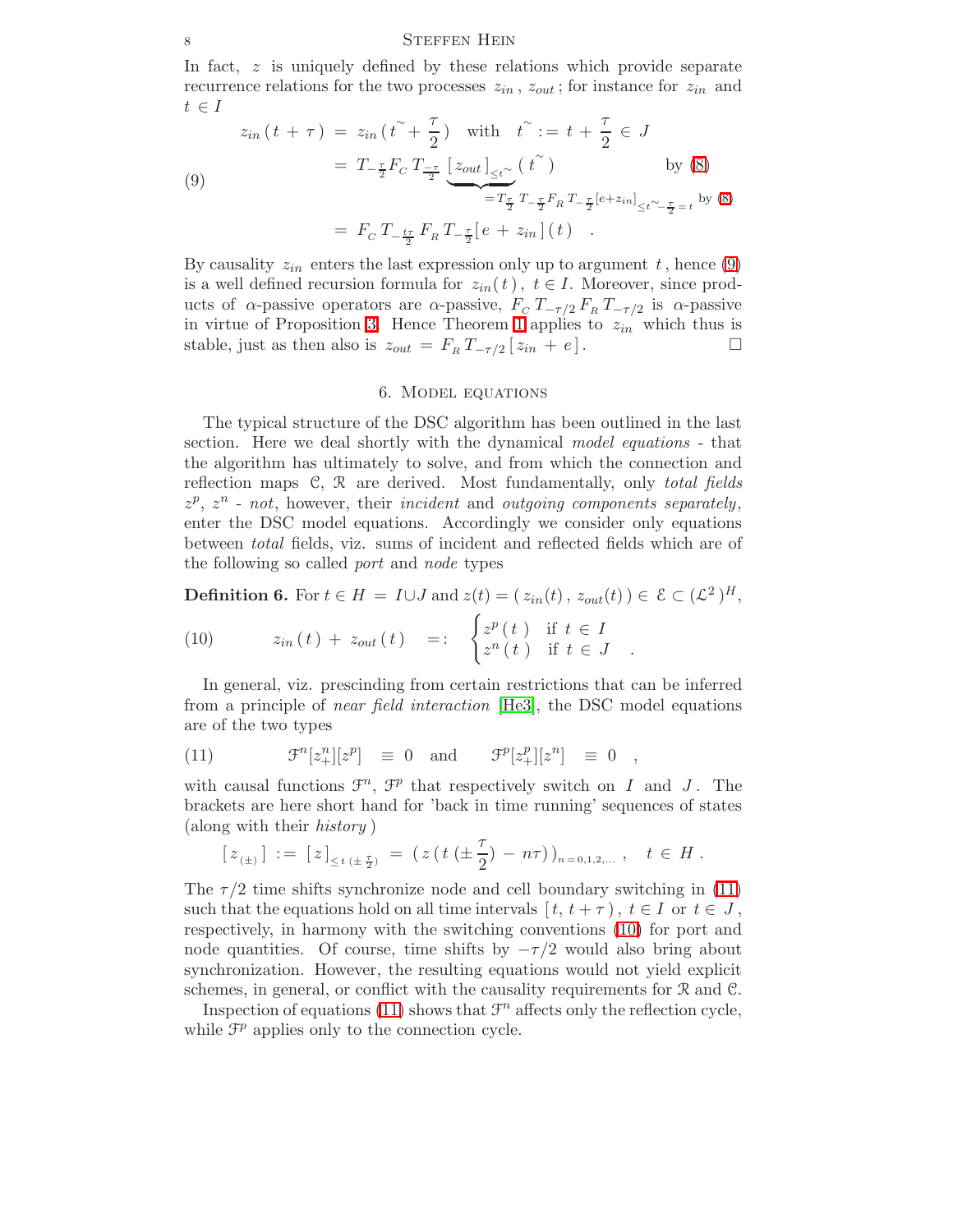The model equations are treated in more detail in [\[He3\]](#page-13-0). In the next section the derivation of DSC model equations is exemplified with a heat propagation scheme.

### 7. A heat propagation scheme in non-orthogonal mesh

The physical interpretation underlying the following application relates a smoothly varying (viz. in time and space continuously differentiable,  $C<sup>1</sup>$ -) temperature field T, evaluated as  $T^p$  at the face centre points and as  $T^n$  in the nodes of a of non-orthogonal hexahedral mesh, to total states  $z_{\mu}^{p,n}$  of a DSC model. In fact, we derive the model equations for the connection and reflection cycles of a DSC heat propagation (diffusion) scheme. Since the equations are linear and of dynamical order 0 and 1, respectively - as will be seen - they can be processed, following the guidelines of the last section. In the end, we display some computational results of a dispersion test carried out with this model.

In order to simplify the notation we follow Einstein's convention to sum up over identical right-hand (!) sub and superscripts within all terms where such are present (summation is not carried out over any index that also appears somewhere at the left-hand side of a pertinent symbol - thus, in  $(-1)^{\kappa} a_{\kappa}^{\lambda} b_{\lambda} {\kappa} c$  the sum is made over  $\lambda$  but not over  $\kappa$ ).



<span id="page-8-0"></span>Figure 1. Non-orthogonal hexahedral mesh cell. (a) Edge vectors. (b) Node vectors.

The shape of a hexahedral cell is completely determined by its 12 *edge* vectors  $(\nu e)_{\nu=0,...,11}$ . Also, with the labelling scheme of fig [1a](#page-8-0), node vectors  $(\mu b)_{\mu=0,1,2}$  and *face vectors*  $(\iota f)_{\iota=0,\dots,5}$  are defined as

(12) and 
$$
\mu b := \frac{1}{4} \sum_{\nu=0}^{3} \frac{(\mu + \nu)^e}{(\mu + 2\mu)^e} \mu = 0, 1, 2
$$
  

$$
\mu = 0, 1, 2
$$

$$
\mu = 0, 1, 2
$$

$$
\mu = 0, 1, 2
$$

$$
\mu = 0, 1, 2
$$

$$
\mu = 0, 1, 2
$$

$$
\mu = 0, 1, 2
$$

$$
\mu = 0, 1, 2
$$

$$
\mu = 0, 1, 2
$$

$$
\mu = 0, 1, 2
$$

$$
\mu = 0, 1, 2
$$

$$
\mu = 0, 1, 2
$$

$$
\mu = 0, 1, 2
$$

(edge vector indices cyclic modulo 12 and ∧ denoting the wedge ('cross') product in  $\mathbb{R}^3$ ).

At every face  $\iota \in \{0, ..., 5\}$  of a mesh cell and for any given  $\tau \in \mathbb{R}_+$ the following time shifted finite temperature differences in directions  $_{\mu}b$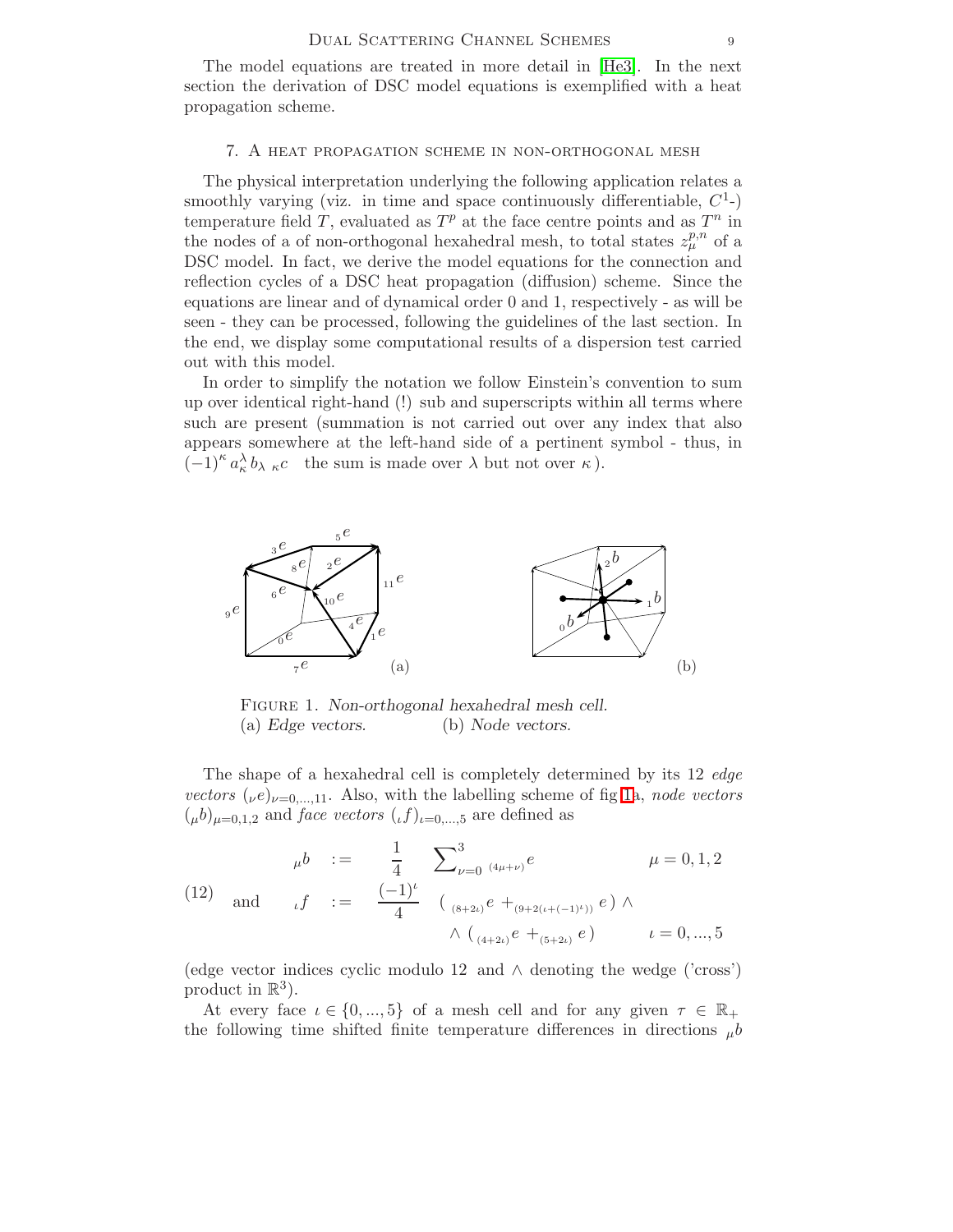

<span id="page-9-0"></span>FIGURE 2. Face vectors and temperature points (nodal section).

 $(\mu = 0, 1, 2)$  form a vector valued function

(13) 
$$
\nabla^B T_\mu(t, \tau) := \begin{cases} 2(-1)^t (T^n|_{t-\tau/2} - \iota T^p|_{t}) & \text{if } \mu = [\iota/2] \\ (\iota_{2\mu+1} T^p - \iota_{2\mu} T^p)|_{t-\tau} & \text{if } \mu \neq [\iota/2] \end{cases}
$$

(  $[x]$  denotes the integer part of  $x \in \mathbb{R}$ ). The time increments are chosen to attain technical consistence with the updating conventions of DSC schemes. They do not destroy convergence, as easily seen: In fact, in the centre point of face  $\iota$  the vector  $\iota \nabla^B T$  approximates in the first order of the time increment  $\tau$ , and of the linear cell extension, the scalar products of the node vectors with the temperature gradient  $\nabla T$ . Let, precisely, for a fixed centre point on face  $\iota$  and  $\epsilon \in \mathbb{R}_+$  the  $\epsilon$ -scaled cell have edge vectors  $\iota e^{\sim} := \epsilon \iota e$ . Let also  $\iota \nabla^{B}^{\sim} T_{\mu}$  denote function [\(13\)](#page-9-0) for the  $\epsilon$ -scaled cell (with node vectors  $\mu b^{\sim} = \epsilon \mu b$ ). Then at the fixed point holds

<span id="page-9-1"></span>(14) 
$$
\langle \mu b, \text{grad}(T) \rangle = \mu b \cdot \nabla T = \lim_{\epsilon \to 0} \lim_{\tau \to 0} \frac{1}{\epsilon} \nabla^{B} T_{\mu},
$$

as immediately follows from the required  $C^1$ -smoothness of the temperature field T.

To recover, in the same sense and order of approximation, the gradient  $\nabla T$  from [\(13\)](#page-9-0), observe that for every orthonormal basis  $(\nu u)_{\nu=0,\dots,m-1}$  of  $V = \mathbb{R}^m$  or  $\mathbb{C}^m$ , and for an arbitrary basis  $({}_\mu b)_{\mu=0,\dots,m-1}$  with coordinate matrix  $\beta^{\mu}_{\nu} = \langle \nu u, \mu b \rangle$ , the scalar products of any vector  $a \in V$  with  $\mu b$ are

(15) 
$$
\underbrace{\langle \mu b, a \rangle}_{=: \alpha_{\mu}^{B}} = \sum_{\nu=0}^{m-1} \underbrace{\langle \mu b, \nu u \rangle}_{(\bar{\beta}_{\mu}^{\nu}) = (\beta_{\nu}^{\mu})^{*}} \underbrace{\langle \nu u, a \rangle}_{=: \alpha_{\nu}} = \bar{\beta}_{\mu}^{\nu} \alpha_{\nu}.
$$

<span id="page-9-2"></span>(At the right-hand side, and henceforth, we follow Einstein's convention to sum up over identical sub and superscripts within terms where such are present). It follows that

(16) 
$$
\alpha_{\nu} = \gamma_{\nu}^{\mu} \alpha_{\mu}^{B}, \quad \text{with} \quad (\gamma_{\nu}^{\mu}) := ((\beta_{\nu}^{\mu})^{*})^{-1}.
$$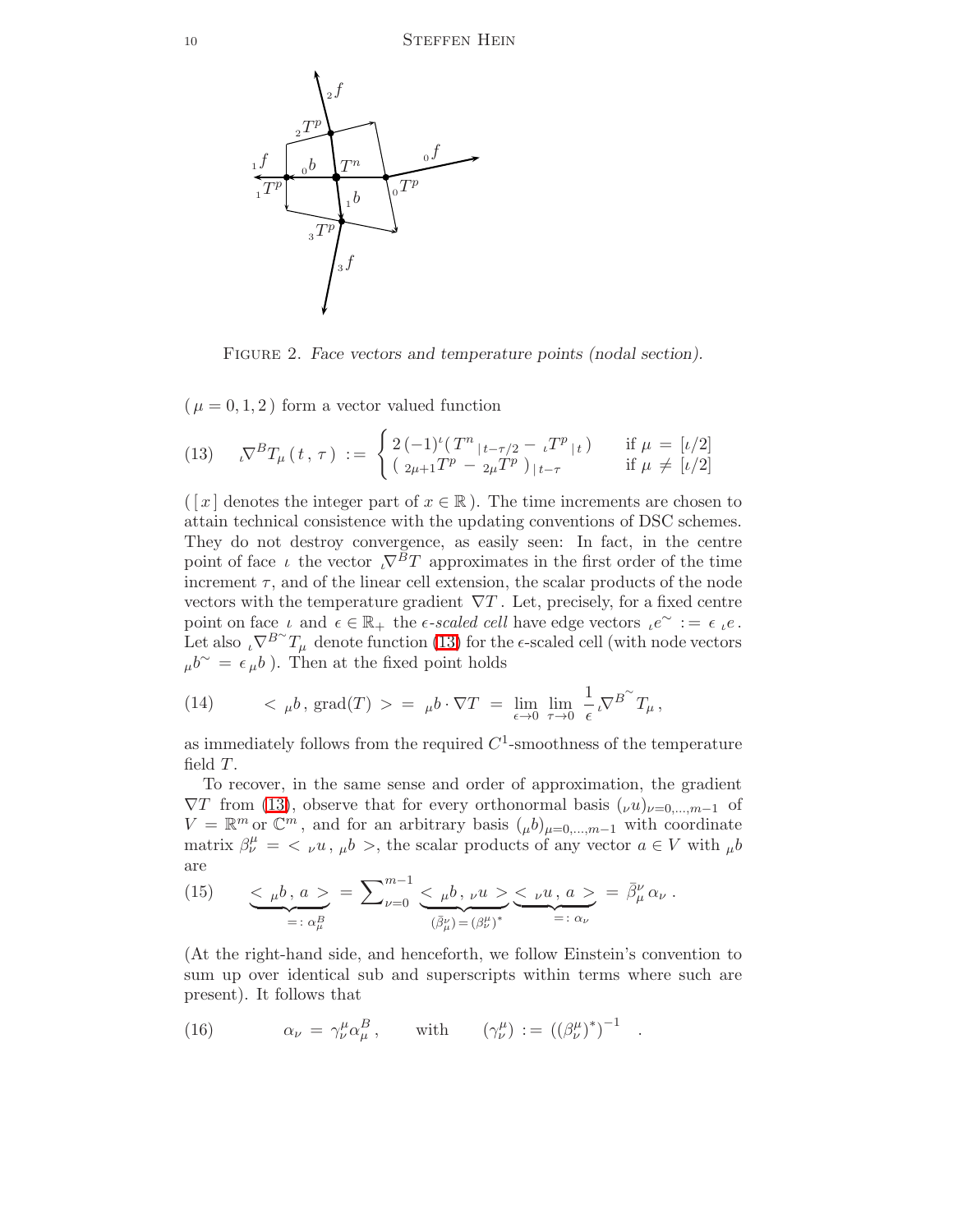### DUAL SCATTERING CHANNEL SCHEMES 11

In other words, the scalar products of any vector with the basis vectors  $_{\mu}b$  transform into the coordinates of that vector with respect to an orthonormal basis  $\nu u$  via multiplication by matrix  $\gamma = (\beta^*)^{-1}$ , where  $\beta^{\mu}_{\nu} =$  $\langle v_1, u_2 \rangle$ , i.e.  $\beta$  is the matrix of the coordinate (column) vectors  $\alpha b$  with respect to the given ON-basis  $\nu u$ , and  $\gamma$  is the adjoint inverse of  $\beta$ .

This applied to the node vector basis  $\mu b$  and [\(14\)](#page-9-1) yields the approximate temperature gradient at face  $\iota$  as

(17) 
$$
\nabla T_{\nu} = \gamma_{\nu}^{\mu} \nabla^B T_{\mu}.
$$

<span id="page-10-0"></span>The heat current *into* the cell through face  $\iota$  with face vector components  $\iota t^{\nu} = \langle \iota f, \nu u \rangle, \nu \in \{0, 1, 2\},$  is then

(18) 
$$
\iota J = \lambda_{H \iota} f \cdot \iota \nabla T = \underbrace{\lambda_{H \iota} f^{\nu} \gamma_{\nu}^{\mu}}_{=: \iota^{S^{\mu}}} \iota \nabla^{B} T_{\mu} = \iota^{S^{\mu}} \iota \nabla^{B} T_{\mu} ,
$$

 $\lambda_H$  denoting the heat conductivity in the cell.

<span id="page-10-1"></span>The heat current through every interface is conserved, i.e. between any two adjacent cells  $\zeta$ ,  $\chi$  with the common face labelled  $\iota$  in cell  $\zeta$  and  $\kappa$  in  $\chi$ applies

$$
\Big(\hspace{.04cm}19\Big)\hspace{1.5cm}\Big\{\hspace{.04cm}J\hspace{.4cm}\Big\}\hspace{.5cm} =\hspace{.5cm}\Big\{\hspace{.04cm} -\hspace{.04cm}\stackrel{\chi}{\kappa}J\hspace{.4cm}\Big\}.
$$

<span id="page-10-3"></span>Also, the nodal temperature change in cell  $\zeta$  is

(20) 
$$
\frac{dT^n}{dt} = \frac{1}{c_v V} (S + \sum_{\iota=0}^5 \iota J),
$$

where  $c_v$  denotes the heat capacity (per volume), V the cell volume, and S any heat source(s) in the cell.

<span id="page-10-4"></span>We finally introduce quantities  $_{\iota}z_{\mu}^{p,n}$  ( $\iota = 0, ..., 5;$   $\mu = 0, 1, 2$ ), which still smoothly vary in time with the temperature  $T$  (and that are hence not yet DSC states, but will be later updated as such)

(21) 
$$
\iota^{2n}(t) := \begin{cases} 2(-1)^t T^n|t & \text{if } \mu = [\iota/2] \\ (2\mu + 1T^p - 2\mu T^p)|t - \tau/2 & \text{else} \end{cases}
$$

<span id="page-10-2"></span>and

(22) 
$$
z_{\mu}^{p}(t) := \begin{cases} 2(-1)^{\iota} {}_{\iota} T^{p}{}_{|t} & \text{if } \mu = [\iota/2] \\ {}_{\iota} z_{\mu}^{n}(t - \tau/2) & \text{else.} \end{cases}
$$

<span id="page-10-5"></span>From [\(13,](#page-9-0) [18\)](#page-10-0) follows

(23) 
$$
\iota^{J} |t+\tau/2 = \iota^{g^{\mu}} (\iota^{g^{\eta}}) |t-2(-1)^{\iota} \delta^{[\iota/2]}_{\mu} \iota^{T^{p}} |t+\tau/2) \n= \iota^{g^{\mu}} (\iota^{g^{\eta}}) |t-\delta^{[\iota/2]}_{\mu} \iota^{g^p} |t+\tau/2).
$$

<span id="page-10-6"></span>This, together with [\(19\)](#page-10-1), [\(22\)](#page-10-2), and continuity of the temperature at the interface,  ${}_{\iota}^{\zeta}T^p = \frac{\chi}{\kappa}T^p$ , implies

(24) 
$$
\frac{\zeta}{\iota} z_{\mu}^p|_{t+\tau/2} = \begin{cases} \frac{\zeta}{\iota} s^{\mu} \frac{\zeta}{\iota} z_{\mu}^n|_{t} + \frac{\chi}{\kappa} s^{\nu} \frac{\chi}{\kappa} z_{\nu}^n|_{t}}{\zeta_{s}[\iota/2] + (-1)^{\iota+\kappa} \frac{\chi}{\kappa} s^{\lceil \kappa/2 \rceil}} & \text{if } \mu = [\iota/2] \\ \frac{\zeta}{\iota} z_{\mu}^n|_{t} & \text{else,} \end{cases}
$$

which form a complete set of recurrence relations for  $z^p$  (given  $z^n$ ). So they can be taken as model equations for the connection cycle of a DSC algorithm.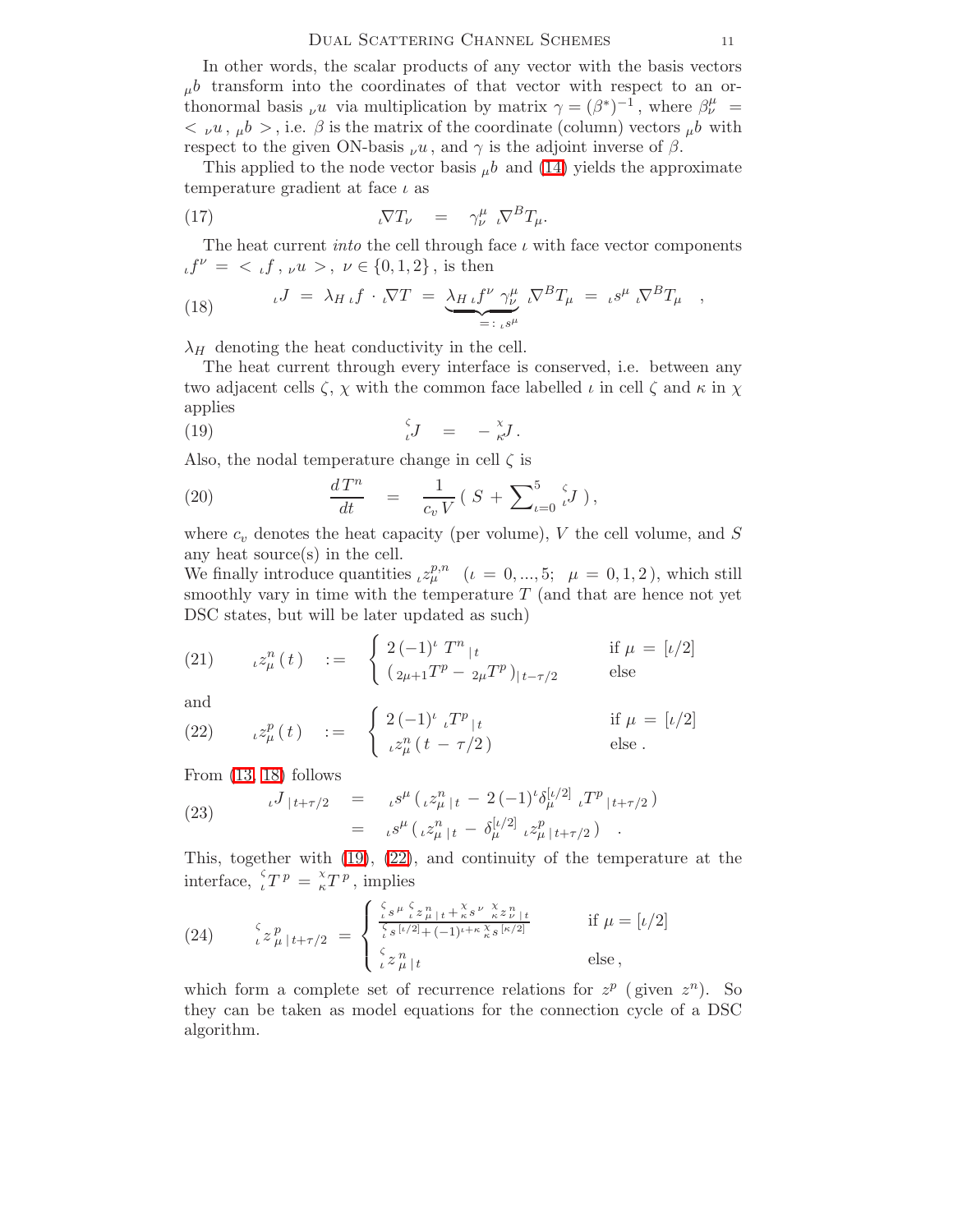Equations [\(20\)](#page-10-3) discretely integrated in a time balanced form with increment  $\tau$  yield

<span id="page-11-0"></span>(25) 
$$
T^{n}|_{t+\tau/2} = T^{n}|_{t-\tau/2} + \frac{\tau}{c_v V} (S + \sum_{\iota=0}^{5} \iota J_{|t}),
$$

i.e., with [\(21,](#page-10-4) [22,](#page-10-2) [23\)](#page-10-5), the recurrence relations (26)

$$
\iota z_{\mu}^{n}|_{t+\tau/2} = \begin{cases}\n\iota^{z}{}_{[\iota/2]}^{n}|_{t-\tau/2} + \frac{(-1)^{\iota}\tau}{2c_{\nu}V} \{ S + \\
\quad + \sum_{\iota=0}^{5} \iota^{s}{}_{\iota}(\iota z_{\nu}^{n}|_{t-\tau/2} - \delta_{\nu}^{[\iota/2]} \iota z_{\nu}^{p}|_{t}) \} & \text{if } \mu = [\iota/2] \\
-\frac{1}{2} \left( \frac{2}{2\mu+1} z_{\mu}^{p} + \frac{2}{2\mu} z_{\mu}^{p} \right)|_{t} & \text{else}\n\end{cases}
$$

which provide a complete set of model equations for the reflection cycle of a DSC algorithm. Note that the first line, modulo the factor  $2(-1)^i$ , always updates the nodal temperature. Of course, this has to be carried out only once per cell and iteration cycle. In this - typical - example the dual state space concept of DSC ( needed by Johns' cycle ) creates a redundancy, which can yet be exploited for process parallelization within either parts of the connection-reflection cycle.

Equations [\(24,](#page-10-6) [26\)](#page-11-0) can be directly taken as updating relations for total quantities of a DSC scheme. Alternatively, they may be further processed in deriving reflection and connection maps, along with stability bounds for the time step. The proceeding is canonical and amounts in essence to a straightforward transcription of the model equations along the lines of [\[He3\]](#page-13-0), section 4 (Theorem 1 and corollaries).

It is quite easy to couple this heat conduction model - within one and the same mesh - to a Maxwell field TLM model in the non-orthogonal setting [\[He1\]](#page-12-5). In fact, with the node vector definition in [\[He1\]](#page-12-5), the total node voltages are just the scalar products of  $_{\mu}b$  with the electric field, hence the dielectric losses and heat sources per cell are

(27) 
$$
S = \frac{1}{2} \sigma V E^{\nu} \overline{E_{\nu}} = \frac{1}{2} \sigma V \sum_{\nu} |\gamma_{\nu}^{\mu} U_{\mu}^{n}|^{2} ,
$$

for a frequency domain (complex) TLM algorithm, cf. [\[He2\]](#page-12-8);  $\sigma = 2\pi f \epsilon \tan(\delta)$ denotes the effective loss current conductivity at frequency f in a mesh cell of absolute permittivity  $\epsilon$  and dielectric loss factor  $tan(\delta)$ ;  $\gamma = (\beta^*)^{-1}$  as in [\(16\)](#page-9-2). In Spinner's Maxwell field solver the model couples, in addition, to magnetic and skin effect losses.

Fig [3](#page-12-9) displays the result of a dispersion test, computed in a square mesh using non-orthogonal cells. It turns out that the heat conduction properties of the mesh are highly insensitive to cell shape and orientation (as of course should be the case).

### 8. Conclusions

DSC schemes extend the Transmission Line Matrix numerical method in preserving its essential assets. So, they remain stable under quite general circumstances (made tangible with the notion of  $\alpha$ -passivity) and are amenable to deflection techniques which generalize the stub-loading feature of TLM. DSC schemes offer enhanced modeling potentiality, and a wide field of future research.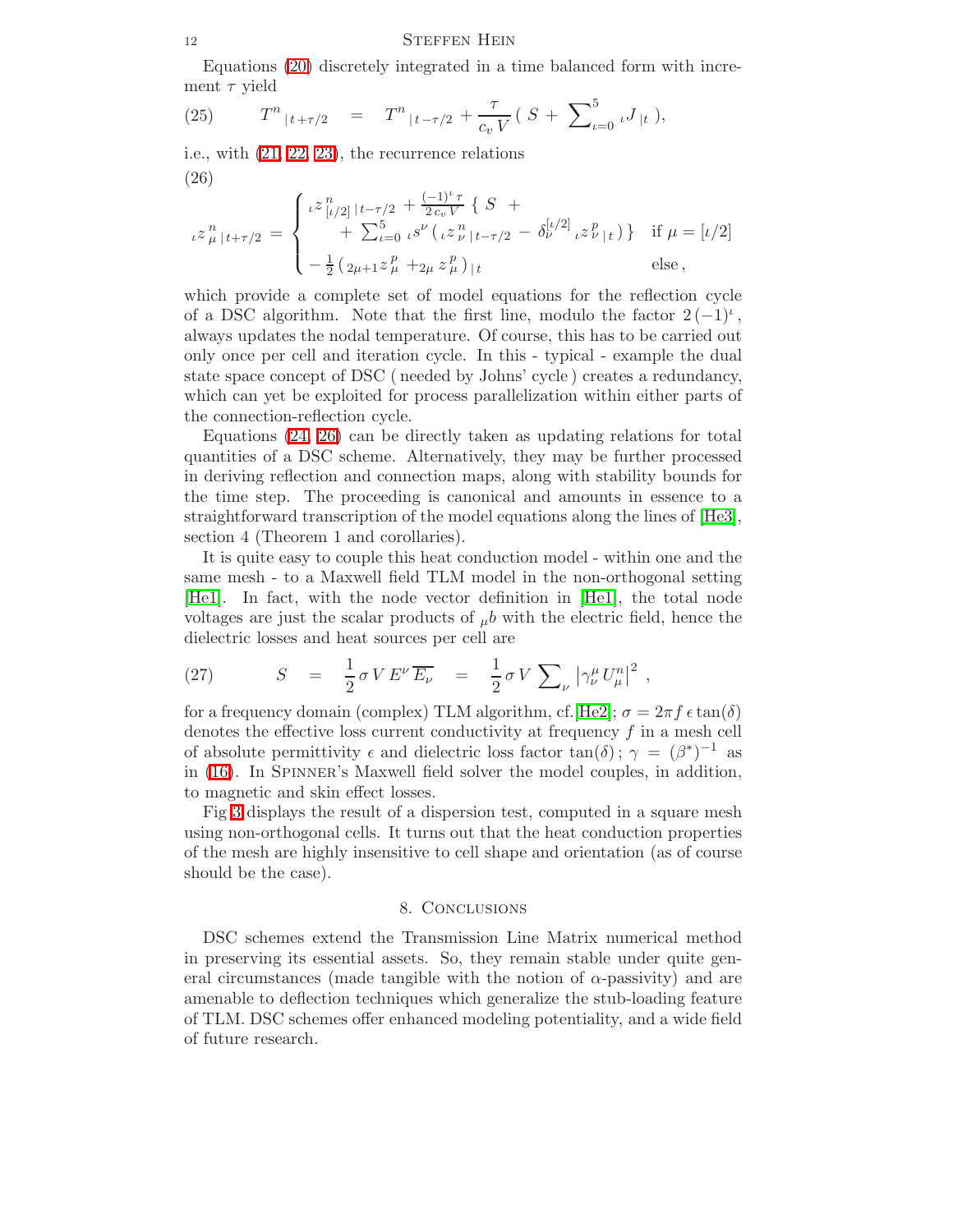

<span id="page-12-9"></span>FIGURE 3. Transverse heat conduction over a square mesh using non-orthogonal cells. A Heaviside temperature step is imposed on one side and the transient temperature computed at the opposite side, assuming adiabatic boundary conditions on all but the heated sides.

DSC results (+) are plotted over analytical solution (curve). (a) The mesh. (b) Horizontal (c) vertical propagation.

#### **REFERENCES**

- <span id="page-12-0"></span>[JoBe] Johns, P.B. and Beurle, R.L. Numerical solution of 2-dimensional scattering problems using transmission line matrix, Proc. IEEE, vol. 118, pp. 1203-1208, 1971
- <span id="page-12-1"></span>[Jo1] Akhtarzad, S., Johns, P.B., Solution of 6-components electromagnetic fields in three dimensions and time by the T.L.M. method, Electron. Lett., vol. 10, pp. 535-537, Dec. 12, 1974
- <span id="page-12-2"></span>[Jo2] Johns, P.B., A simple, explicit and unconditionally stable numerical routine for the solution of the diffusion equations, Int. J. Numer. Methods Eng., vol. 11, pp. 1307-1328, 1977
- <span id="page-12-6"></span><span id="page-12-3"></span>[Ch] Christopoulos, C., The Transmission-Line Modeling Method TLM, IEEE Press, New York 1995
- [dC] De Cogan, D., Transmission Line Matrix (TLM) Techniques for Diffusion Applications, Gordon and Breach, 1998
- [Tlm1] Proceedings of the 1st Int. Workshop on Transmission Line Matrix (TLM) Modelling, Victoria, 1995
- [Tlm2] Proceedings of the 2nd Int. Workshop on Transmission Line Matrix (TLM) Modelling, TU München, 1997
- <span id="page-12-7"></span>[Tlm3] Proceedings of the 3nd Int. Workshop on Transmission Line Matrix (TLM) Modelling, Nice, 1999
- [Re] Rebel, J.N., On the Foundations of the Transmission Line Matrix Method, Thesis, TU München, 2000
- <span id="page-12-4"></span>[Hoe] Hoefer, W. J. R., The Transmission Line Matrix (TLM) Method, in Numerical Techniques for Microwave and Millimeter-Wave Passive Structures, T. Itoh ed. John Wiley & Sons, 1989
- [Yee1] Yee, K.S., Numerical Solution of Initial Boundary Value Problems Invoking Maxwell's Equations in Isotropic Media, IEEE Trans. Antennas and Propagation, vol. 14 (3), pp 302-307, May 1966
- <span id="page-12-5"></span>[He1] Hein, S., Synthesis of TLM Algorithms in the Popagator Integral Framework, Proceedings of the 2nd. Int. Workshop on Transmission Line Matrix Modeling (TLM) - Theory and Applications, pp. 1-11, Munich, October 1997 (invited lecture)
- <span id="page-12-8"></span>[He2] Hein, S., Gauge techniques in time and frequency domain TLM, Computer Physics Communications, vol. 136, pp. 77-89, 2001